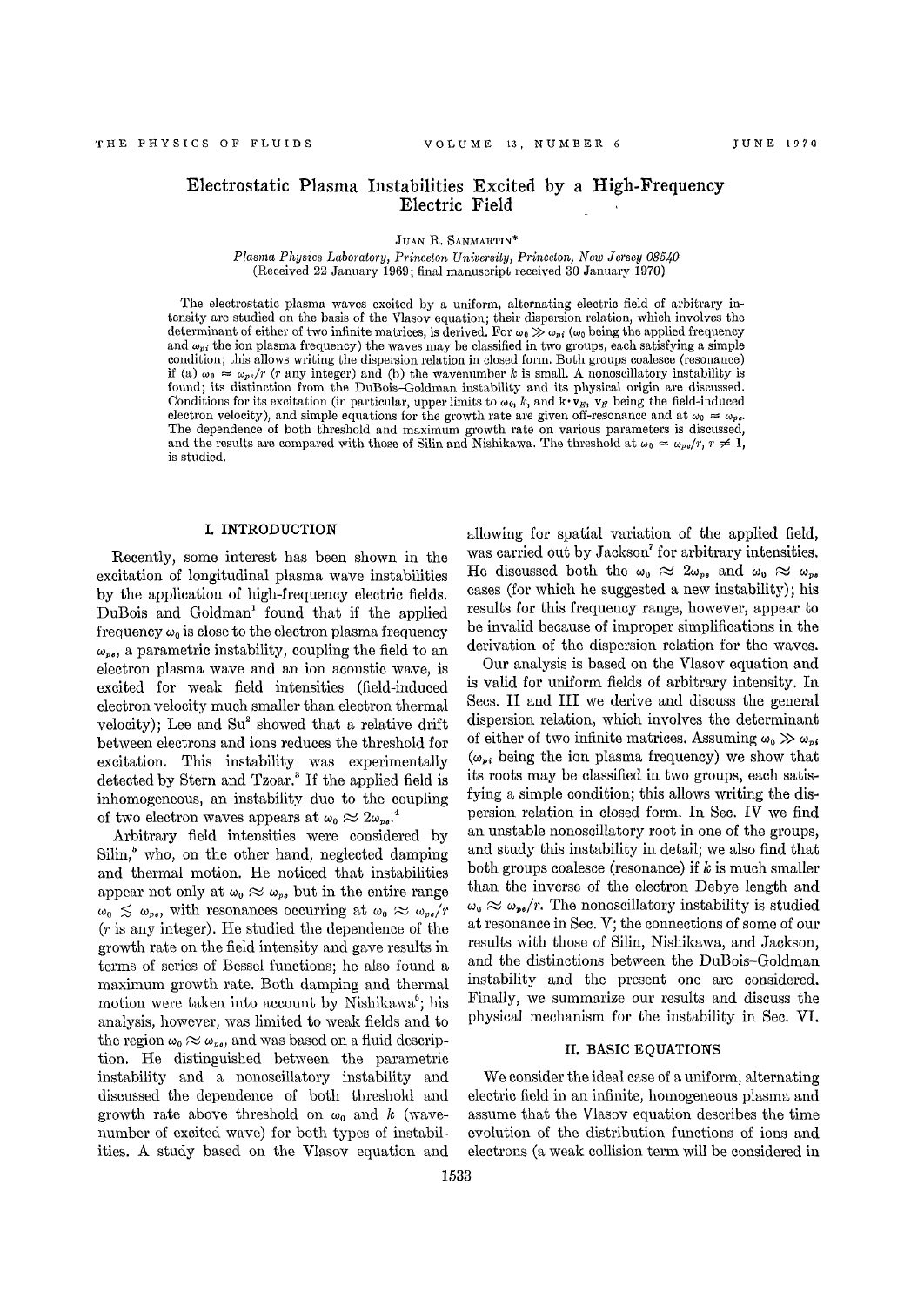Sec. VI). If **E** sin  $\omega_0 t$  is the field inside the plasma, the equilibrium distribution function of the *a*  species,  $F_\alpha$  ( $\alpha$  being  $e$ , electrons, or *i*, ions) obeys the equation

$$
\frac{\partial F_{\alpha}}{\partial t} + \frac{q_{\alpha}}{m_{\alpha}} \mathbf{E} \sin \omega_{0} t \cdot \frac{\partial F_{\alpha}}{\partial \mathbf{v}} = 0. \tag{1}
$$

The solution to Eq. (1) is  $F_a = N_a F_{\alpha 0} (v + \omega_0 \varepsilon_a)$  $\cdot$  cos  $\omega_0 t$ ) where  $\epsilon_\alpha = q_\alpha E/m_\alpha \omega_0^2$ ,  $N_e q_e + N_i q_i = 0$ , and  $F_{\alpha 0}$  is an arbitrary function normalized to unity.

We now study the stability of the plasma around this equilibrium. Let  $f_{\alpha}$  be the perturbation of the distribution function of the  $\alpha$  species. The linearized equation for  $f_{\alpha}$  is

$$
\frac{\partial f_{\alpha}}{\partial t} + \mathbf{v} \cdot \frac{\partial f_{\alpha}}{\partial \mathbf{r}} + \frac{q_{\alpha}}{m_{\alpha}} \mathbf{E} \sin \omega_{0} t \cdot \frac{\partial f_{\alpha}}{\partial \mathbf{v}} - \frac{N_{\alpha} q_{\alpha}}{m_{\alpha}} \frac{\partial \phi}{\partial \mathbf{r}} \cdot \frac{\partial F_{\alpha 0}}{\partial \mathbf{v}} = 0, \qquad (2)
$$

where the small electrostatic potential  $\phi$  obeys. Poisson's equation

$$
\frac{\partial^2 \phi}{\partial r^2} = -4\pi \sum_{\alpha} q_{\alpha} \int f_{\alpha} d\mathbf{v}.
$$
 (3)

We introduce the transformation

$$
t = t, \qquad \varrho_{\alpha} = \mathbf{r} + \mathbf{\varepsilon}_{\alpha} \sin \omega_{0} t,
$$

$$
\mathbf{u}_{\alpha} = \mathbf{v} + \omega_{0} \mathbf{\varepsilon}_{\alpha} \cos \omega_{0} t
$$

into Eq. (2) and define

$$
\phi_k = \int \phi \exp(-i\mathbf{k} \cdot \mathbf{r}) \, d\mathbf{r}, \tag{4}
$$

$$
f_{\alpha k} = q_{\alpha} \int f_{\alpha} \exp(-i\mathbf{k} \cdot \mathbf{\varrho}_{\alpha}) d\mathbf{\varrho}_{\alpha}.
$$
 (5)

There results for  $f_{\alpha k}$ 

$$
\frac{\partial f_{\alpha k}}{\partial t} + i \mathbf{k} \cdot \mathbf{u}_{\alpha} f_{\alpha k} - \frac{\omega_{p \alpha}^2}{k^2} i \mathbf{k} \cdot \frac{\partial F_{\alpha 0}}{\partial \mathbf{u}_{\alpha}} \left[ \int f_{\alpha k} d\mathbf{u}_{\alpha} \right] + \exp \left( -i \mathbf{k} \cdot \mathbf{e}_{\alpha \beta} \sin \omega_0 t \right) \int f_{\beta k} d\mathbf{u}_{\beta} \right] = 0, \qquad (6)
$$

where  $\phi_k$  has been eliminated between Eqs. (3) and (4);  $\omega_{p\alpha}^2 = 4\pi q_{\alpha}^2 N_{\alpha}/m_{\alpha}$  and  $\epsilon_{\alpha\beta} = \epsilon_{\alpha} - \epsilon_{\beta}$ .

If we try to study the normal modes of Eq. (6), we get the same improper integral that appears in the case of zero applied field.<sup>8</sup> To specify the problem properly we consider an initial value problem and take the Laplace transform of Eq. (6); for arbitrary *n,* we define

$$
f_{\alpha k}^n = \int_0^\infty dt \, f_{\alpha k} \exp [i(\omega + n\omega_0)t], \quad \text{Im } \omega > 0,
$$

$$
E^{n} = \int f_{ek}^{n} d\mathbf{u}_{e}, \qquad I^{n} = \int f_{ik}^{n} d\mathbf{u}_{i},
$$

$$
A_{\alpha}^{n} = \int \frac{if_{\alpha k}(t=0) d\mathbf{u}_{\alpha}}{\omega + n\omega_{0} - \mathbf{k} \cdot \mathbf{u}_{\alpha}}
$$

and by straightforward calculation obtain

$$
D_{\epsilon}^n E^n = -\chi_{\epsilon}^n \sum_p J_{n-p} I^p + A_{\epsilon}^n, \qquad (7a)
$$

$$
D_i^n I^n = -\chi_i^n \sum_p J_{p-n} E^p + A_i^n \qquad (7b)
$$

for  $\alpha = e$  and *i*, respectively. In Eqs. (7a, b) above,  $x = k \cdot \varepsilon_{\varepsilon}$  is the argument of the Bessel functions and<sup>9</sup>

$$
D_{\alpha}^{n} = 1 + \chi_{\alpha}^{n} = 1 + \frac{\omega_{p\alpha}^{2}}{k^{2}} \int \frac{\mathbf{k} \cdot (\partial F_{\alpha 0} / \partial \mathbf{u}_{\alpha}) d\mathbf{u}_{\alpha}}{\omega + n\omega_{0} - \mathbf{k} \cdot \mathbf{u}_{\alpha}} ; \quad (8)
$$

use has been made of the identity

$$
\exp (ia \sin b) = \sum_{p} J_{p}(a) \exp (ipb).
$$

We have obtained an infinite system of equations for *E<sup>n</sup>* and *I" (n* being an arbitrary integer, positive or negative). If the solution to this system is known, both  $\phi_k$  and  $\int f_{\alpha k} d\mathbf{u}_{\alpha}$  may be obtained by Laplace inversion. To determine their long time behavior, however, it suffices to look for the singularities of  $E^0(\omega)$  and  $I^0(\omega)$ .<sup>8</sup> For  $E^0$ , for instance, we would have

$$
E^0 = \frac{\Delta_0^{\mathfrak{s}}}{\Delta} \ ,
$$

where  $\Delta = \det \overline{\Delta}$ ,  $\overline{\Delta}$  being the matrix of the coefficients of the unknowns  $E<sup>n</sup>$ ,  $I<sup>n</sup>$  in the system  $(7a, b)$ , and  $\Delta_0^e$  = det  $\bar{\Delta}_0^e$ ,  $\bar{\Delta}_0^e$  being obtained from  $\bar{\Delta}$  by replacing the coefficients of  $E^{\circ}$  of (7a, b) by the set  $\{A_{e}^{n}, A_{i}^{n}\}$ . If  $\partial F_{\alpha 0}/\partial u_{\alpha}$  and  $f_{\alpha k}(t=0)$  are analytical functions of  $u_\alpha$ , as we shall assume here,  $\chi_\alpha^n$  and  $A_{\alpha}^{n}$  are entire functions of  $\omega$ <sup>8</sup>, and so are  $\Delta$  and  $\Delta_{0}^{e}$ <sup>10</sup> Thus, the singularities of  $E^0(\omega)$  are just the zeros of  $\Delta(\omega)$ . The equation

$$
\Delta(\omega) = 0 \tag{9}
$$

is the dispersion relation and determines the stability of the plasma.

### III. THE DISPERSION RELATION

The study of Eq. (9) is simplified by considering the homogeneous system

$$
D_e^n E^n = -\chi_e^n \sum_p J_{n-p} I^p, \qquad (10a)
$$

$$
D_i^n E^n = -\chi_i^n \sum_p J_{p-n} E^p, \qquad (10b)
$$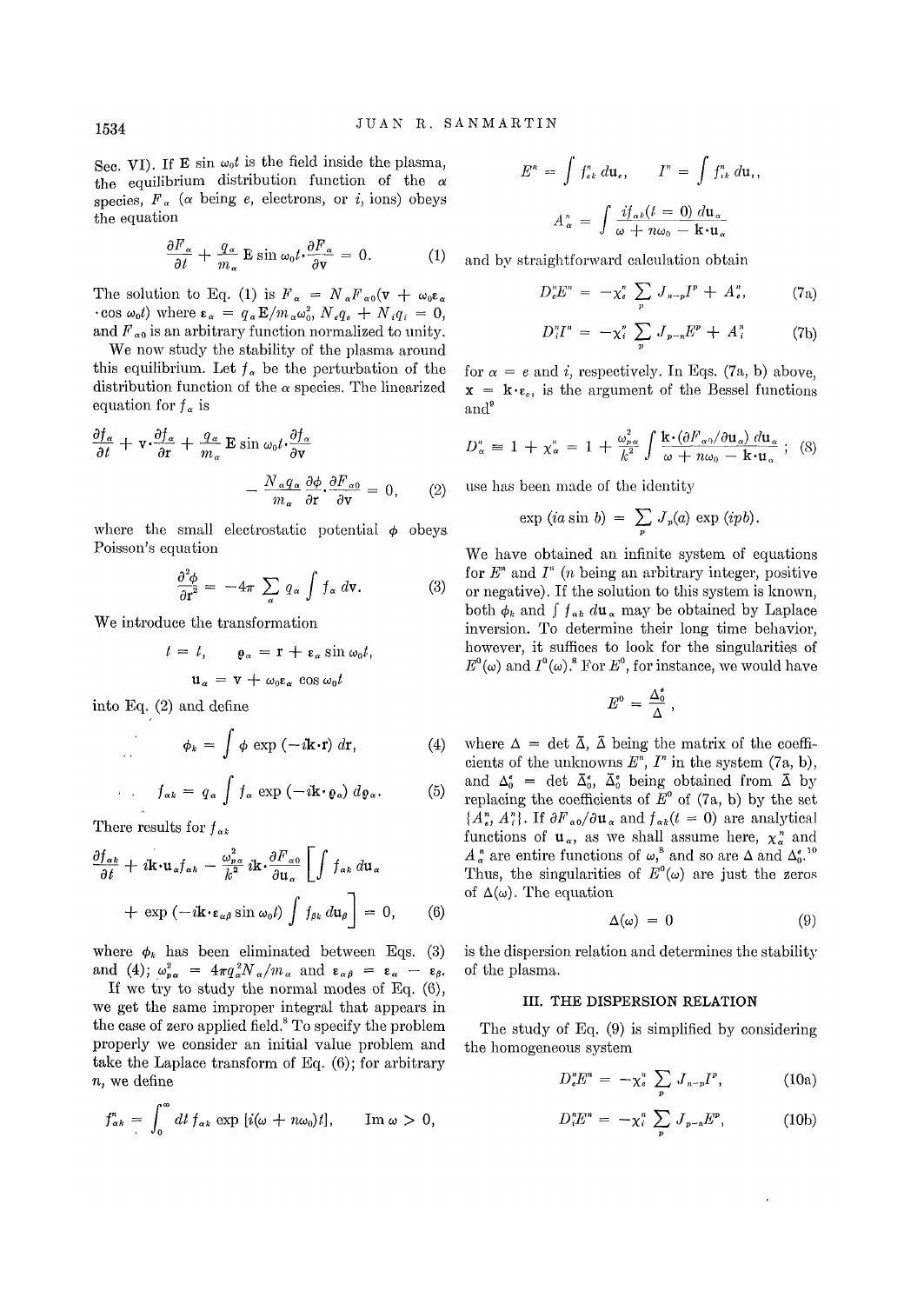and then eliminating either  $I^p$  or  $E^p$  to obtain

$$
E^{n} - \Gamma_{\epsilon}^{n} \sum_{p} \sum_{m} J_{n-p} J_{m-p} \Gamma_{i}^{p} E^{m} = 0, \qquad (11a)
$$

$$
I^{n} - \Gamma_{i}^{n} \sum_{p} \sum_{m} J_{p-n} J_{p-m} \Gamma_{e}^{p} I^{m} = 0, \qquad (11b)
$$

where  $\Gamma_{\alpha} = \chi_{\alpha}/D_{\alpha}$ . The matrices of coefficients of these systems are, respectively,  $\bar{\Delta}_{\epsilon}$  and  $\bar{\Delta}_{i}$ ,

$$
\bar{\Delta}_{e}^{nn} = 1 - \Gamma_{e}^{n} \sum_{p} J_{n-p}^{2} \Gamma_{i}^{p} \equiv 1 + d_{e}^{nn}, \qquad (12a)
$$

$$
\overline{\Delta}_\epsilon^{nm} = -\Gamma_\epsilon^n \sum_p J_{n-p} J_{m-p} \Gamma_i^p \equiv d_\epsilon^{nm} \quad (m \neq n),
$$
  

$$
\overline{\Delta}_i^{nn} = 1 - \Gamma_i^n \sum_p J_{p-n}^2 \Gamma_\epsilon^p \equiv 1 + d_i^{nn}, \quad (12b)
$$

$$
\bar{\Delta}_i^{nm} = -\Gamma_i^n \sum_p J_{p-n} J_{p-m} \Gamma_e^p \equiv d_i^{nm} \qquad (m \neq n);
$$

the relation between  $\Delta_{\alpha} = \det \bar{\Delta}_{\alpha}$  and  $\Delta$  is found to be

$$
\Delta = \Delta_{\alpha} \prod_{n} D_{\epsilon}^{n} \prod_{n'} D_{i}^{n'}.
$$

Thus, we have  $\Delta_{\epsilon} = \Delta_i$  even though  $\overline{\Delta}_{\epsilon} \neq \overline{\Delta}_i$ ; it follows that although according to  $(12a, b) \Delta_{\alpha}$ seems to have terms involving  $(D_{\beta}^{r})^{-p}$  ( $\beta \neq \alpha$ , *r* arbitrary,  $p = 1, 2, 3, \cdots$ , this is only true for  $(D_6^r)^{-1}$  since the other factors do not appear in  $\Delta_{\beta}$  (this not trivial result is hidden in the complicated structure of  $\overline{\Delta}_{\alpha}$ ). A second point to note is that  $\Delta_{\alpha}(\omega)$  is obviously periodic in  $\omega$ , and so is  $\Delta(\omega)^7$ :  $\Delta(\omega + n\omega_0) = \Delta(\omega)$ ; from now on we may assume  $|{\rm Re} \,\omega| < \omega_0/2.$ 

The study of Eq. (9) has been reduced to that of  $\Delta_e = 0$  or  $\Delta_i = 0$ ; the matrices  $\bar{\Delta}_e$ ,  $\bar{\Delta}_i$  have a more compact form than  $\bar{\Delta}$  and make the study of the dispersion relation simpler.

We now comment on some limiting forms of Eq. (9). As  $m_i \to \infty$ , we have  $\chi_i^n \to 0$  and  $\Delta_{\alpha} \to 1$ ; Eq. (9) becomes

$$
\Delta \equiv \prod_n D^n_{\mathfrak{s}} = 0
$$

so that the electron stability is not affected by the field in this limit. The ions now only act as a uniform background of positive charge, and using a reference frame that oscillates with the electrons the net force acting upon these vanishes.

For zero field intensity,  $x = 0$  and  $\Delta_{\alpha}$  becomes diagonal. We have

$$
\Delta = \prod_{n} D_{\epsilon}^{n} D_{i}^{n} (1 - \Gamma_{\epsilon}^{n} \Gamma_{i}^{n})
$$
  
= 
$$
\prod_{n} (1 + \chi_{\epsilon}^{n} + \chi_{i}^{n}) = 0, \qquad (13)
$$

so that the usual dispersion relation,  $1 + \chi_e^0 +$  $\chi_i^0 = 0$ , is recovered. [For each root of  $1 + \chi_e^0 +$ 

 $\chi_i^0 = 0$ , Eq. (13) yields an infinite set of roots with the same imaginary part and with real parts differing by multiples of  $\omega_0$ ; such roots have no physical relevance and are due to the introduction of the infinite set of Laplace transforms  $f_{ak}^n$  from the function *fak.]* 

For  $|x| \to \infty$ , the result is not so trivial. We may take the limit inside the series in (12a, b) and find  $\Delta_{\alpha} \rightarrow 1$ . Thus,

$$
\Delta \equiv \prod_n D^n_{\mathfrak{e}} D^n_i = 0;
$$

 $electrons$  and ions oscillate independently<sup>5</sup> and if  $F_{\alpha 0}$  is, say, Maxwellian, the plasma is stable. Actually, we shall find in the following sections that if  $|x|$  exceeds a definite limit, the instability studied there is not excited. This result is discussed and clarified in the last section.

The general study of Eq. (9) remains difficult. In this paper we shall assume that  $\omega_0^2 \gg \omega_{pi}^2$ ; the range  $\omega_0/\omega_{pi} \leq O(1)$  is left for a future investigation.<sup>11</sup> The frequencies considered here embrace the region around  $\omega_{pe}$  (of particular interest in laser-produced plasmas) because  $\mu = \omega_{pi}^2/\omega_{pi}^2 \ll 1$ . We shall also assume that  $k/k$ ,  $\leq O(1)$   $(k_{\alpha}^2 \equiv \omega_{p,\alpha}^2/v_{\alpha}^2, v_{\alpha}^2 = \kappa T_{\alpha}/m_{\alpha}).$ This is a rather weak restriction since most often  $\beta = T_i / Z_i \leq O(1)$  (Z being the ion charge number) and therefore  $k_i^2/k_i^2 \leq O(1)$ . The excluded range is then  $k/k_a \ge k/k_a > O(1)$ ; such wavenumbers may be safely disregarded *a priori.* 

Under these assumptions we have  $\omega_0 \gg k v_i$  and thus, for growing roots,  $|\chi_i^n| = O(\omega_{pi}^2/\omega_0^2) < O(1)$ for  $n \neq 0$ ; this may be verified by an integration by parts of the integral in (8). It follows that any root of (9) will satisfy at least one of these two conditions: (1)  $|\chi_i^0(\omega)| \geq O(1)$ , i.e.,  $|\omega/\omega_{\nu_i}| \leq O(1)$ , and (2)  $|D_{\epsilon}^{n}(\omega)| \ll 1$  for some *n* [otherwise all  $d_{\alpha}^{n}$ , *d™* elements in (12a, b) would be small and then  $\Delta_{\alpha} \sim 1$  so that  $\Delta(\omega) \neq 0$ . Thus, all the roots may be classified in two groups. It is then possible to retain a finite number of terms in the expansion of  $\Delta_{\alpha}$ ; we shall carry this out in the next two sections.  $\Delta_{\alpha}$  will be written in a form often used for infinite determinants,

$$
\Delta_{\alpha} = 1 + \sum_{n} d_{\alpha}^{nm} + \sum_{n < m} \sum_{m \mid m} \begin{vmatrix} d_{\alpha}^{nn} & d_{\alpha}^{nm} \\ d_{\alpha}^{mn} & d_{\alpha}^{mm} \end{vmatrix} \tag{14}
$$

plus terms involving three or more  $d_{\alpha}$  elements. Also, in order to obtain some numerical results we shall assume  $F_{\alpha0}$  to be Maxwellian, although most of our conclusions will be independent of the particular distributions considered, with the sole restriction of  $F_{\alpha 0}$  being even in  $\mathfrak{u}_{\alpha}$ .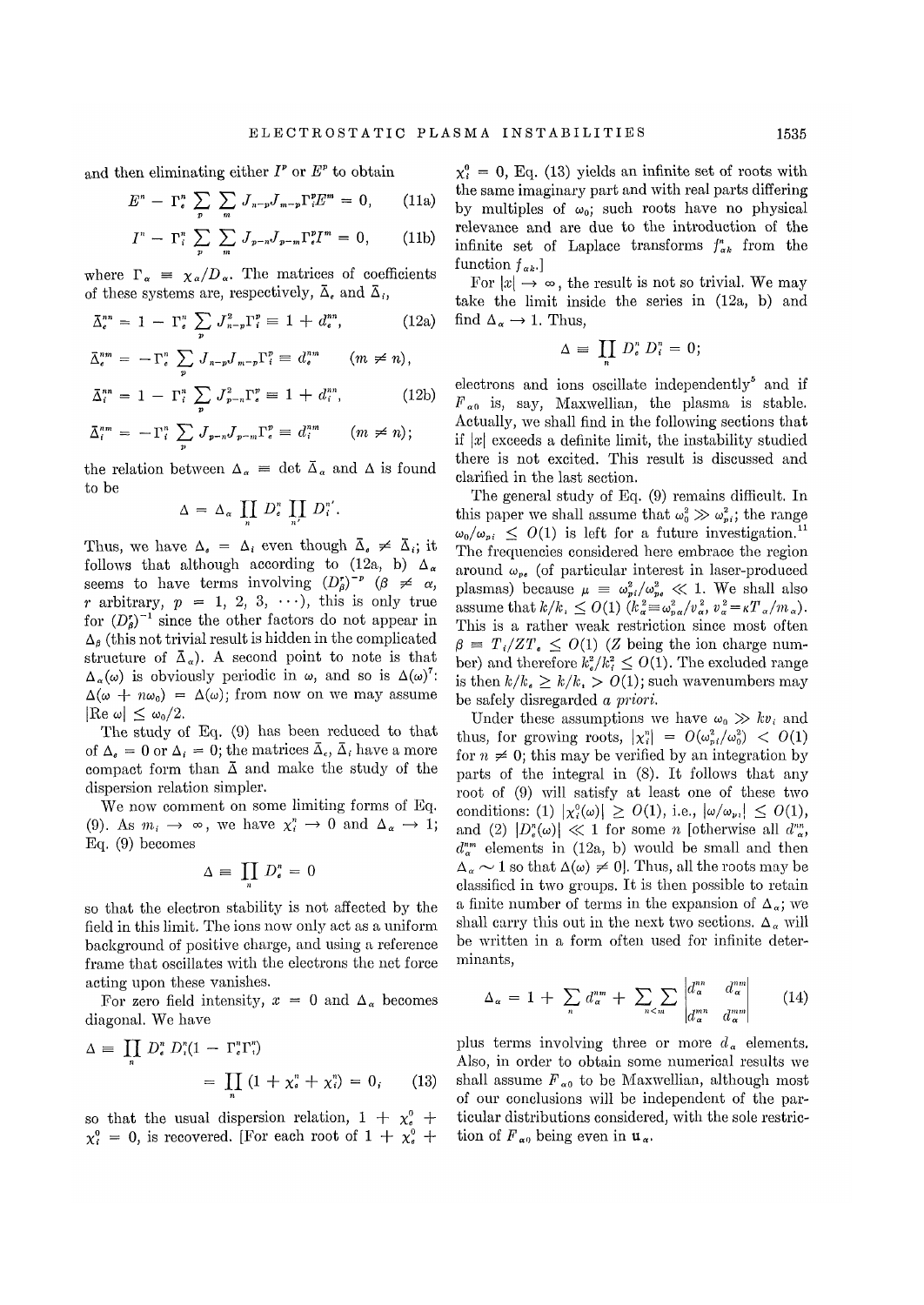#### IV. NONOSCILLATORY INSTABILITY OFF-RESONANCE

In this section we shall assume that the conditions of Sec. III,  $|\chi_i^0| \geq O(1)$ ,  $|D_{\epsilon}^n| \ll 1$  (for, say,  $n = r$ ), are not simultaneously satisfied. Considering the case  $|x_i^0| \geq O(1)$ , we notice that all rows in  $\overline{\Delta}_e$ contain a term involving  $\chi_i^0$ ; thus all elements  $d_i^{nn}$ .  $d_{\epsilon}^{nm}$  are of  $O(1)$  and there is no simple way of closing expansion (14) for  $\Delta_{e}$ . On the other hand, only the zeroth row of  $\overline{\Delta}_i$  contains  $\chi_i^0$ ; moreover, the nondiagonal elements in this row always appear multiplying (small) elements off this row, as follows from (14). Thus to order unity,  $\Delta_i = 0$  reads

$$
\Delta_i \approx 1 + d_i^{00} = 1 - \Gamma_i^0 \sum_{\mathbf{p}} J_{\mathbf{p}}^2 \Gamma_{\mathbf{e}}^{\mathbf{p}} = 0; \qquad (15)
$$

Eq. (15) was derived in Ref. 5 in a different way.

Before studying this equation we briefly consider Before studying this equation we briefly consider<br>the alternate possibility,  $|D_{\bullet}^r| \ll 1$ . This is a much less interesting case and does not lead to instabilities; it helps, however, to stress the convenience of using the matrices  $\bar{\Delta}_i$ ,  $\bar{\Delta}_s$  in the study of the dispersion relation. Observe that  $(D_{\lambda}^{\prime})^{-1}$  appears in all rows of  $\bar{\Delta}_i$  but only in the rth row of  $\bar{\Delta}_i$ ; this is entirely analogous to the preceding case, except that now it is convenient to use  $\bar{\Delta}$ , instead of  $\bar{\Delta}$ .. We find

$$
\Delta_{e} \approx 1 + d_{e}^{rr} \equiv 1 - \Gamma_{e}^{r} \sum_{p} J_{r-p}^{2} \Gamma_{i}^{p} = 0; \qquad (16)
$$

this equation only leads to a small correction in the usual stable root of the dispersion relation for  $E = 0$ , corresponding to electron waves.

Going back to Eq. (15), we rewrite it as

$$
1 + \chi_i^0 \bigg[ \frac{J_0^2}{D_e^0} + \sum_{1}^{\infty} J_{\nu}^2 \bigg( \frac{1}{D_e^{\nu}} + \frac{1}{D_e^{-\nu}} \bigg) \bigg] = 0. \qquad (17)
$$

Notice now that if  $F_{\alpha 0}$  is even in  $\mathfrak{u}_{\alpha}$ , and  $\omega = i\gamma$ ,  $\gamma$  real (nonoscillatory root), both  $\chi^0_s$  and  $\chi^0_i$  are real  $\gamma$  real (nonoscillatory root), both  $\chi^0$  and  $\chi^0$  are real and  $\chi^0$  is the complex conjugate of  $\chi^p$  ( $p \neq 0$ ); this follows easily from (8). The left-hand side of (17) is then real; thus nonoscillatory roots are, in principle, possible. We shall study such roots in this and the following sections.

Assuming  $F_{\alpha0}$  to be Maxwellian, we have

$$
\chi_{\alpha}^{0} = \frac{g_{\alpha} k_{\alpha}^{2}}{k^{2}} , \qquad g_{\alpha} = g \left( \frac{\gamma}{kv_{\alpha}} \right) ,
$$

where

$$
g(y) = 1 - \left(\frac{\pi}{2}\right)^{1/2} y \exp\left(\frac{y^2}{2}\right) \left[1 - \text{erf}\left(\frac{y}{2^{1/2}}\right)\right];
$$

this function is monotonically decreasing in the entire  $(-\infty, \infty)$  range (for positive argument *g* decays smoothly from 1 at zero to zero at  $+\infty$ ). We also have  $12$ 

$$
\chi_e^{*p} = (R_p \pm iI_p)k_e^2/k^2,
$$
  

$$
R_p \equiv R[(p\omega_0 + i\gamma)/2^{1/2}kv_e],
$$

where

$$
R(y) \equiv 1 - 2y \exp(-y^2) \int_0^y \exp(z^2) dz,
$$
  

$$
I(y) \equiv \pi^{1/2} y \exp(-y^2).
$$

 $I_p \equiv I[(p\omega_0 + i\gamma)/2^{1/2}ky]$ 

Using these expressions and defining  $s = k^2 / k_e^2$ Eq. (17) becomes

$$
1 + \frac{g_i}{\beta} \left( \frac{J_0^2}{s + g_e} + 2 \sum_{1}^{\infty} J_p^2 \frac{s + R_p}{(s + R_p)^2 + I_p^2} \right) = 0.
$$
\n(18)

The dependence of the bracket on  $\gamma$  (through  $g_{\gamma}$ )  $R_v$ , and  $I_v$  may be neglected. Note that if  $\gamma \ll k v_s$ , we may write  $g_e \approx 1$ ; now, for  $\beta \leq O(1)$ , we have  $\gamma \ll k v_e$  whenever  $\gamma / k v_i \leq O(1)$ , while if  $\gamma \gg k v_i$ we have  $g_i \approx k^2 v_i^2 / \gamma^2 = \mu \beta k^2 v_i^2 / \gamma^2$  and, therefore,

$$
\frac{g_i}{\beta} \frac{J_0^2}{s+g_s} \approx \frac{\mu J_0^2}{s+g_s} \frac{k^2 v_e^2}{\gamma^2} ,
$$

which is small compared with unity, and thus negligible in (18), unless  $\gamma \ll kv_{\bullet}$ . In a similar manner we may write, in (18),

$$
R_p \approx R \left(\frac{p\omega_0}{2^{1/2}kv_e}\right) \equiv \tilde{R}_p,
$$
  

$$
I_p \approx I \left(\frac{p\omega_0}{2^{1/2}kv_e}\right) \equiv \bar{I}_p;
$$

this follows from the conditions  $\omega_0 \gg \omega_p$ , and  $|\chi_i^0| \geq O(1)$  [i.e.,  $\gamma/\omega_{pi} \leq O(1)$ ]. We have then<sup>13</sup>

$$
\gamma = k v_i g^{-1} (\beta/A), \qquad (19)
$$

where  $g^{-1}$  is the inverse function of g and

$$
A = -\frac{J_0^2}{1+s} - 2\sum_{1}^{\infty} J_p^2 \frac{s+\bar{R}_p}{(s+\bar{R}_p)^2+\bar{I}_p^2}.
$$
 (20)

With a table of g, Eqs. (19) and (20) give  $\gamma/kv_i$ explicitly as a function of  $k/k_e$ ,  $(v_B/v_e)$  cos  $\psi$ ,  $\omega_0/\omega_{pe}$ and  $T_i/2T_e$ , where  $v_B = \omega_0 \epsilon_{ei}$ , and  $\psi$  is the angle between k and E.

Some interesting conclusions may immediately be obtained from the above result. Since  $1 \geq g_i > 0$ for  $0 \leq \gamma < \infty$ , it follows that this instability will be excited only if  $1 \geq \beta/A > 0$  or

$$
\beta - A = \beta + \frac{J_0^2}{1+s} + 2 \sum_{1}^{\infty} J_p^2 \frac{s + \bar{R}_p}{(s + \bar{R}_p)^2 + \bar{I}_p^2} \le 0.
$$
 (21)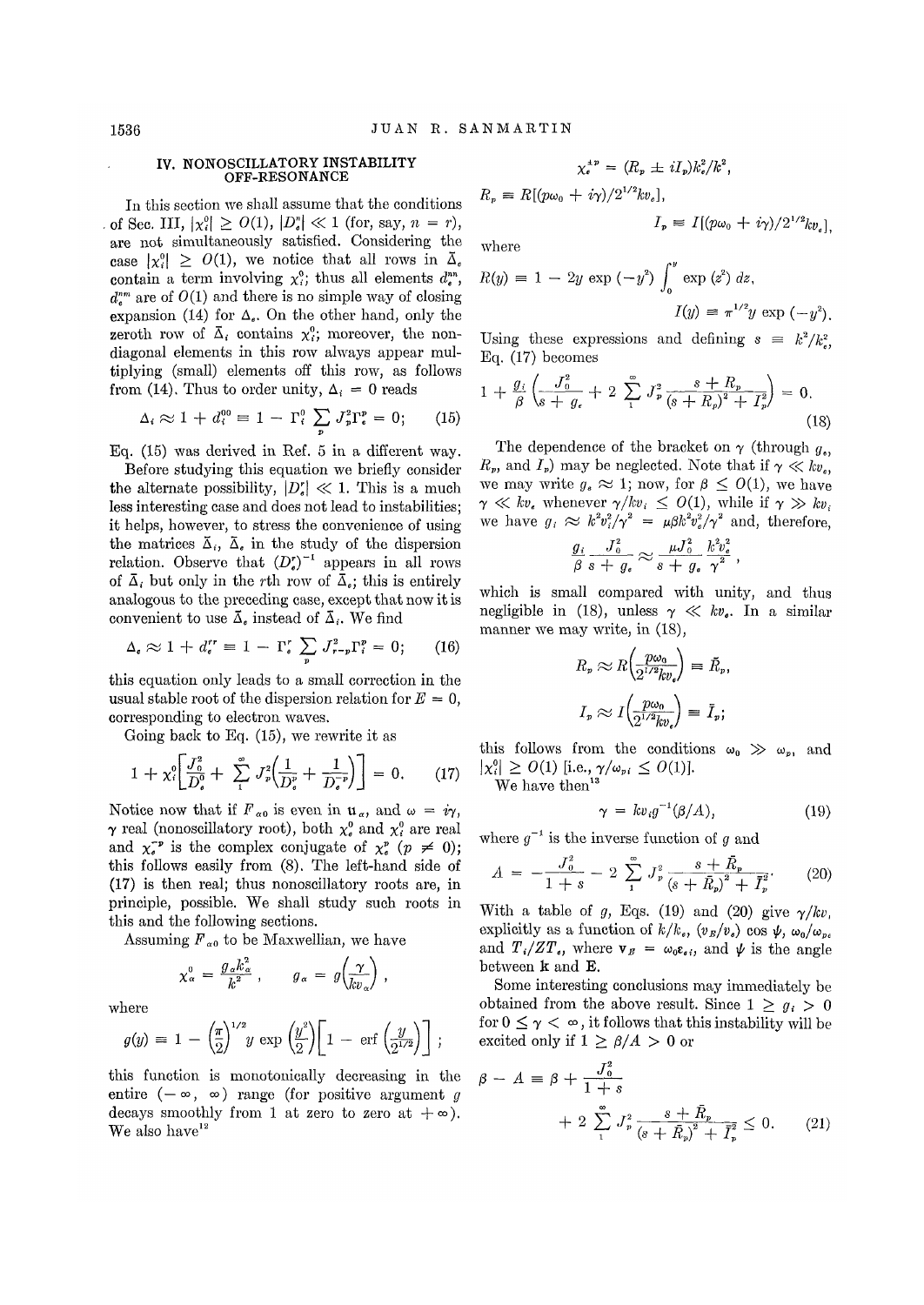It follows from (21) that  $s + \overline{R}_p < 0$  for at least one value of p; since the minimum of  $R(y)$  is  $-0.285$ (at  $y \approx 1.50$ ) we must have  $s < 0.285$  or

$$
k < 0.53k_{\epsilon}.\tag{22}
$$

A similar and more interesting result may be derived for  $\omega_0/\omega_{pe}$ . Multiplying  $s + \bar{R}_p < 0$  by  $p^2\omega_0^2/k^2v_e^2$  we get

$$
\frac{p_{\omega_0^2}^2}{\omega_{pe}^2} + 2 \left( \frac{p_{\omega_0^2}^2}{2k^2 v_e^2} \right) R \left( \frac{p_{\omega_0}}{2^{1/2} k v_e} \right) < 0.
$$

Since the minimum of  $2y^2R(y)$  is  $-1.64$  (at  $y \approx 2.01$ ) we must have  $a^2/a^2 < 1.64$  or <sup>14</sup> 2.01) we must have  $\omega_0^2/\omega_{pe}^2 < 1.64$  or <sup>14</sup>

$$
\omega_0 < 1.28 \omega_{\rm pe}. \tag{23}
$$

Both (22) and (23) are, of course, necessary but not sufficient conditions for the excitation of the instability.

Condition (21) may be rewritten

$$
\beta s + 1 - \frac{J_0^2}{1+s} - 2 \sum_{1}^{\infty} J_p^2 \frac{s \bar{R}_p + \bar{R}_p^2 + \bar{I}_p^2}{(s + \bar{R}_p)^2 + \bar{I}_p^2} \le 0.
$$
\n(24)

Take  $|x| \ll 1$  and retain terms  $O(x^2)$ ; according to (24) we must have  $\overline{I}_1 \ll 1$ ,  $|s + \overline{R}_1| \ll 1$  and this leads to  $\omega_0 \gg kv_s$  and  $s \ll 1$ . Since  $\overline{I}_1$  is then exponentially small and  $\bar{R}_1 \approx -s\omega_{pe}^2(\omega_0^2 - 3k^2v_e^2)^{-1}$ , we have

$$
s\beta + s + \frac{x^2}{2} + \frac{x^2}{2} \frac{\omega_{pe}^2}{\omega_0^2 - \omega_{ke}^2} \leq 0
$$

or

$$
\frac{v_E^2}{v_e^2} \ge 2(1+\beta) \frac{(\omega_{ke}^2 - \omega_0^2)}{\omega_{pe}^2},
$$
 (25)

where  $\omega_{k_e}^2 = \omega_{pe}^2 + 3k^2v_e^2$  and we took k along E. The equal sign in (25) gives the threshold in the field intensity for the onset of the instability; (25) also gives the auxiliary condition '

 $\omega_0^2 < \omega_{ke}^2 \equiv \omega_{ne}^2 (1 + 3s),$ 

which is in agreement with (23) since  $s \ll 1$ .

In the opposite limit of large  $|x|$ , with other parameters fixed, (24) cannot be satisfied; an explicit formula for the maximum  $|x|$  possible is difficult to obtain. In the special case of large  $\omega_0/kv_e$ , however, definite results may be presented. We then have  $s \ll 1$ ,  $\bar{R}_p \approx -s\omega_{pe}^2 (p^2\omega_0^2 - 3k^2v_e^2)^{-1}$ ;  $\bar{I}_p$  is exponentially small. Using the identity<sup>5</sup>

$$
\sum_{p} J_{p}^{2} \sigma^{2} (\sigma^{2} - p^{2})^{-1} \equiv \pi \sigma (\sin \pi \sigma)^{-1} J_{\sigma} J_{-\sigma}, \qquad (26)
$$

condition (24) becomes

$$
s\beta + 1 - \frac{J_0^2}{1+s} + \frac{\omega_{pe}^2}{\omega_{ke}^2} \left( J_0^2 - \frac{\pi\sigma}{\sin \pi\sigma} J_{\sigma} J_{-\sigma} \right) \le 0,
$$
\n(27)

where here  $\sigma = \omega_{k e}/\omega_0$ . For  $|x| \ll 1$ , (25) is recovered. For  $\sigma \gg 1$  and  $x/\sigma =$  sech  $\alpha < 1$ , we use known asymptotic expansions for the Bessel functions<sup>15</sup> to get

$$
\frac{\pi\sigma}{\sin \pi\sigma} J_{\sigma}J_{-\sigma} \approx \frac{1}{\tanh \alpha} \equiv \frac{1}{(1 - x^2/\sigma^2)^{1/2}} ;
$$

condition (27) gives then  $x^2/\sigma^2 \geq 2s(3 - 2J_0^2 + \beta)$  or

$$
\frac{v_E^2}{v_e^2} \ge \frac{2(3 - 2J_0^2 + \beta)\omega_{k\epsilon}^2}{\omega_{p\epsilon}^2}.
$$
 (28)

The limit of (28) for  $|x| \to 0$  agrees with the limit of (25) for  $\omega_0/\omega_{\nu\epsilon} \to 0$  ( $\sigma \to \infty$ ). The parenthesis in (28) oscillates between  $1 + \beta$  and  $3 + \beta$ .

Now taking  $\sigma \to \infty$ ,  $x/\sigma = \sec \alpha > 1$ , we get

 $\pi \sigma J_{\sigma} J_{-\sigma}$  $\sin \pi \sigma$ 

$$
\approx \frac{2 \cos \left[\sigma(\tan \alpha - \alpha) - \frac{1}{4}\pi\right] \cos \left[\sigma(\tan \alpha - \alpha + \pi) - \frac{1}{4}\pi\right]}{\left(x^2/\sigma^2 - 1\right)^{1/2} \sin \pi\sigma};
$$

condition (27) then gives

$$
k_{\parallel}v_E \leq \omega_{\nu\sigma}\left\{1 + 4\cos^2\left[\sigma(\tan\alpha - \alpha) - \frac{1}{4}\pi\right]\right.
$$
  
. 
$$
\cos^2\left[\sigma(\tan\alpha - \alpha + \pi) - \frac{1}{4}\pi\right]\sin^{-2}\pi\sigma\right\}^{1/2}
$$
 (29)

and

$$
[1+\sin 2\sigma(\tan \alpha-\alpha)]\cot \pi\sigma+\cos 2\sigma(\tan \alpha-\alpha) > 0,
$$

where  $k_{\parallel}$  is the component of **k** along **E**. Condition (29) has the desired form,  $|x| \leq |x|_{\max}$ .

Notice that the above results show that for both  $x/\sigma$  < 1 and  $x/\sigma$  > 1, the condition for instability is easily satisfied when *x/a* approaches unity. Indeed one may show that for  $\sigma \to \infty$ , the maximum growth rate occurs at  $x/\sigma \approx 1$  or

$$
k_{\mathbf{W}}v_{E} \approx \omega_{\mathbf{P}^{\bullet}}.\tag{30}
$$

Finally, we draw attention to the following points. First, conditions (25), (29), and (30) have a rough similarity to results of the well known theory of the two-stream instability; this question will be discussed in Sec. VI. Second, (29) and (25) indicate that  $|x|_{\text{max}}$  has a marked increase when  $\sigma$  approaches any integer  $(r\omega_0 \approx \omega_{pe})$  and that the threshold decreases as  $\omega_0$  approaches  $\omega_{\nu}$  [changes in the threshold for  $r\omega_0 \approx \omega_{\nu}$ ,  $(r \neq 1)$  were lost in (25) because only terms  $O(x^2)$  were retained]; we notice, however, that  $r\omega_0 \approx \omega_{p_e}$  implies  $|D_*| \ll 1$  for  $s \ll 1$ , while it has been assumed that  $\left|D_{\mu}^{n}\right| > O(1)$  for all *n.* Nonetheless, it is apparent that when we have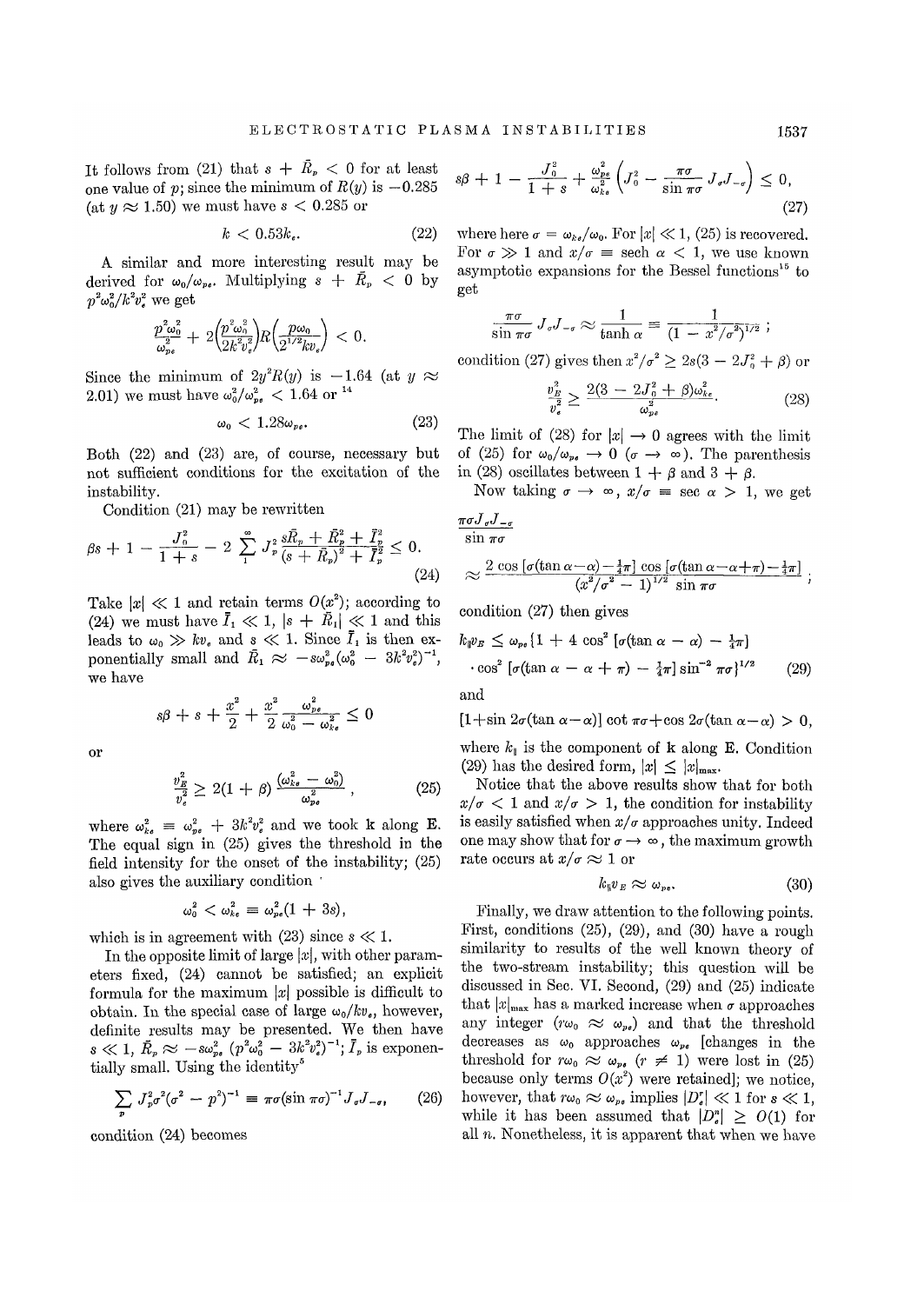both  $|\chi_i^0| \geq O(1)$  and  $|D_{\epsilon}^r| \ll 1$  the two groups of roots coalesce and some resonance develops, which makes a more detailed analysis of the region  $r\omega_0 \approx \omega_{ne}$ imperative; this will be carried out in the next section.

#### V. NONOSCILLATORY INSTABILITY AT RESONANCE

We shall assume here that the conditions  $|\chi_i^0| \ge$  $O(1)$  and  $|D^n| \ll 1$  (for, say,  $n = r$ ) are simultaneously satisfied; as indicated in the preceding section, the resulting resonance leads to important effects. Since  $\gamma \ll \omega_0$ , it follows from  $|D^{\prime}_{\epsilon}| \ll 1$  that  $f(x_0 \gg kv_e, k^2 \ll k_e^2$ , and  $r\omega_0 \approx \omega_{ke}$ . In this section, therefore, we consider  $\omega_0 \approx \omega_{pe}/r$  and wavelengths large compared with the electron Debye length.

The analysis of Sec. IV fails then in two respects. First, some simplifications performed on Eq. (15) and relating to  $D_{\epsilon}^{r}$  are no longer valid. Second, Eq. (15) itself ceases to be valid; some additional terms must be included in the expansion of  $\Delta_i$ .

The closing of that expansion was based on *d"<sup>m</sup>*  $(n \neq 0)$  being small  $(|x_i^n/D_s^n| \ll 1)$ . For sufficiently small  $D_{\epsilon}^r$ , that condition will no longer be satisfied and a finite expression for  $\Delta_i$  for arbitrary *x* will not be practicable.<sup>16</sup> To avoid this difficulty we impose a lower limit to D'<sub>*e*</sub> by assuming  $|\chi_i^n| \ll$  $|D_{\epsilon}^{r}| \ll 1$ . Thus,  $d_{i}^{nm}(n \neq 0)$  is still small; the restrictions arising from this assumption are indicated below. The assumption itself will be relaxed later, in the study of the range of field intensities just above threshold, for which  $|x| \ll 1$ .

 $\Delta_i$ , however, will not be given by  $\Delta_i \approx 1 + d_i^{00}$ as in (15), because  $d_i^{0m}$  ( $m \neq 0$ ) now contains terms with the large factors  $(D_e^{tr})^{-1}$ , whose product with single elements of other rows will be of order of  $\chi_i^n(D_e^r D_e^{-r})^{-1}$ . This is not necessarily small compared with unity or even with  $d_i^{00}$   $\{d_i^{00} = -\Gamma_i^{0}[\sum_{p\neq \pm r}$  $J_n^2\Gamma_e^p + J_r^2(\Gamma_a^r + \Gamma_e^{r})$ , but, in general, we have  $|\Gamma_a^r + \Gamma_a^{-r}| \ll |\Gamma_a^{*r}|$ ; we may even have  $|\Gamma_a^r + \Gamma_a^{-r}| =$  $O(1)$  so that  $\sum_{\neq p\pm r} J_p^2 \Gamma_\epsilon^p$  must be retained in  $d_i^{00}$ . It follows that retaining dominant terms only, the dispersion relation will read

$$
\Delta_i \approx 1 - \Gamma_i^0 \sum_p J_p^2 \Gamma_e^p + \Gamma_i^0 J_r^2 \Gamma_e^r \Gamma_e^{r}
$$

$$
\sum_{m \neq 0} \Gamma_i^m (J_{m+r} + J_{m-r})^2 = 0. \tag{31}
$$

Introducing  $\bar{R}_p$ ,  $\bar{I}_p$ ,  $s$ ,  $\omega_{k\ell}$ , and  $g_{\alpha}$  from the preceding section we have

$$
\Gamma_{\epsilon}^{0} \approx (1+s)^{-1}, \qquad \chi_{i}^{0} = \frac{g_{i}}{s\beta},
$$
  

$$
\Gamma_{\epsilon}^{p} \approx \Gamma_{\epsilon}^{-p} \approx \omega_{p\epsilon}^{2}(\omega_{k\epsilon}^{2} - p^{2}\omega_{0}^{2})^{-1}, \quad (p \neq 0, \pm r); \quad (32)
$$

we also have  $\Gamma_i^m \approx \chi_i^m \approx -\omega_{pi}^2/m^2\omega_0^2$  (m  $\neq$  0). Using (32) we obtain

$$
\sum_{p \neq \pm r} J_p^2 \Gamma_e^p \approx \frac{J_0^2}{1+s} + \frac{\omega_{pe}^2}{\omega_{ke}^2} \sum_{p \neq \pm r,0} \frac{J_p^2 \sigma^2}{\sigma^2 - p^2}
$$
  

$$
\approx J_0^2 (1-s) - \frac{\omega_{pe}^2}{\omega_{ke}^2} J_0^2 - \sum_{p \neq \pm r} \frac{J_p^2 r^2}{r^2 - p^2} + O\left(\frac{\omega_{ke}}{\omega_0} - r\right),
$$

where  $\sigma = \omega_{ke}/\omega_0$ . Since s,  $|\omega_{ke}/\omega_0 - r| \ll 1$ , we have to lowest order,

$$
\sum_{\varphi \pm r} J_p^2 \Gamma_\epsilon^p \approx \sum_{p \neq \pm r} \frac{J_p^2 r^2}{r^2 - p^2} - s,
$$

where the last term has been included to make this approximation uniformly valid for  $|x| \leq O(1)$ .

Since  $|D_{\epsilon}^{\pm r}| \ll 1$ , the approximation (32) fails for  $\Gamma_{\epsilon}^{\pm r}$ , as indicated at the beginning of this section; first, the imaginary part of  $\chi_e^{tr}$  can no longer be neglected, and second,  $\gamma$  must be retained in the argument of  $\chi_e^{\pm r}$ . The large phase-velocity asymptotic expansion of  $\chi_e^{tr}$  is still valid, however, because  $r\omega_0 \gg kv_{\epsilon}$ , so that we have

$$
\chi_{\epsilon}^{r} \approx \frac{-\omega_{pe}^{2}}{(r\omega_{0} + i\gamma + i\nu_{e})(r\omega_{0} + i\gamma) - 3k^{2}v_{\epsilon}^{2}} + i\left(\frac{\pi}{2}\right)^{1/2}\frac{r\omega_{0}k_{e}^{2}}{kv_{e}k^{2}}\exp\left(\frac{-r^{2}\omega_{0}^{2}}{2k^{2}v_{\epsilon}^{2}}\right);
$$
 (33)

we have neglected  $\gamma$  in the last term above. Notice the introduction of a collisional damping,  $\nu_c$ , in (33); collisions have been neglected until now but, at resonance, damping effects must be considered (principally in the determination of the threshold intensity) and for sufficiently small *s, vc* may dominate the Landau damping, *vL.* The first term in (33) may also be obtained from a macroscopic formulation, in which ion-electron friction is easily taken into account; the dependence of  $\chi^r_e$  on  $\nu_e$ given above was obtained in this way.

Since the imaginary part of  $\chi_e^{p}$  is small compared with the real part, the effects of  $\nu_e$  and  $\nu_L$  are additive and we can define a total damping rate,  $\nu = \nu_c + \nu_L$ ; *vL* may be approximately written

$$
\nu_L \approx \left(\frac{\pi}{2}\right)^{1/2} \omega_{pe} s^{-3/2} \exp\left(\frac{-r^2 \omega_0^2}{2s\omega_{pe}^2}\right).
$$
 (34)

We then have

$$
\Gamma_{\epsilon}^{r} + \Gamma_{\epsilon}^{-r} \approx 2 \frac{\omega_{pe}^{2} (\lambda + \gamma^{2} + \gamma v)}{\lambda^{2} + r^{2} \omega_{0}^{2} (2\gamma + v)^{2}},
$$

$$
\Gamma_{\epsilon}^{r} \Gamma_{\epsilon}^{-r} \approx \frac{\omega_{pe}^{4}}{\lambda^{2} + r^{2} \omega_{0}^{2} (2\gamma + v)^{2}},
$$

where  $\lambda = \omega_{k_{e}}^{2} - \omega_{0}^{2}$ , is a measure of the sharpness of the resonance; it is now apparent that the failure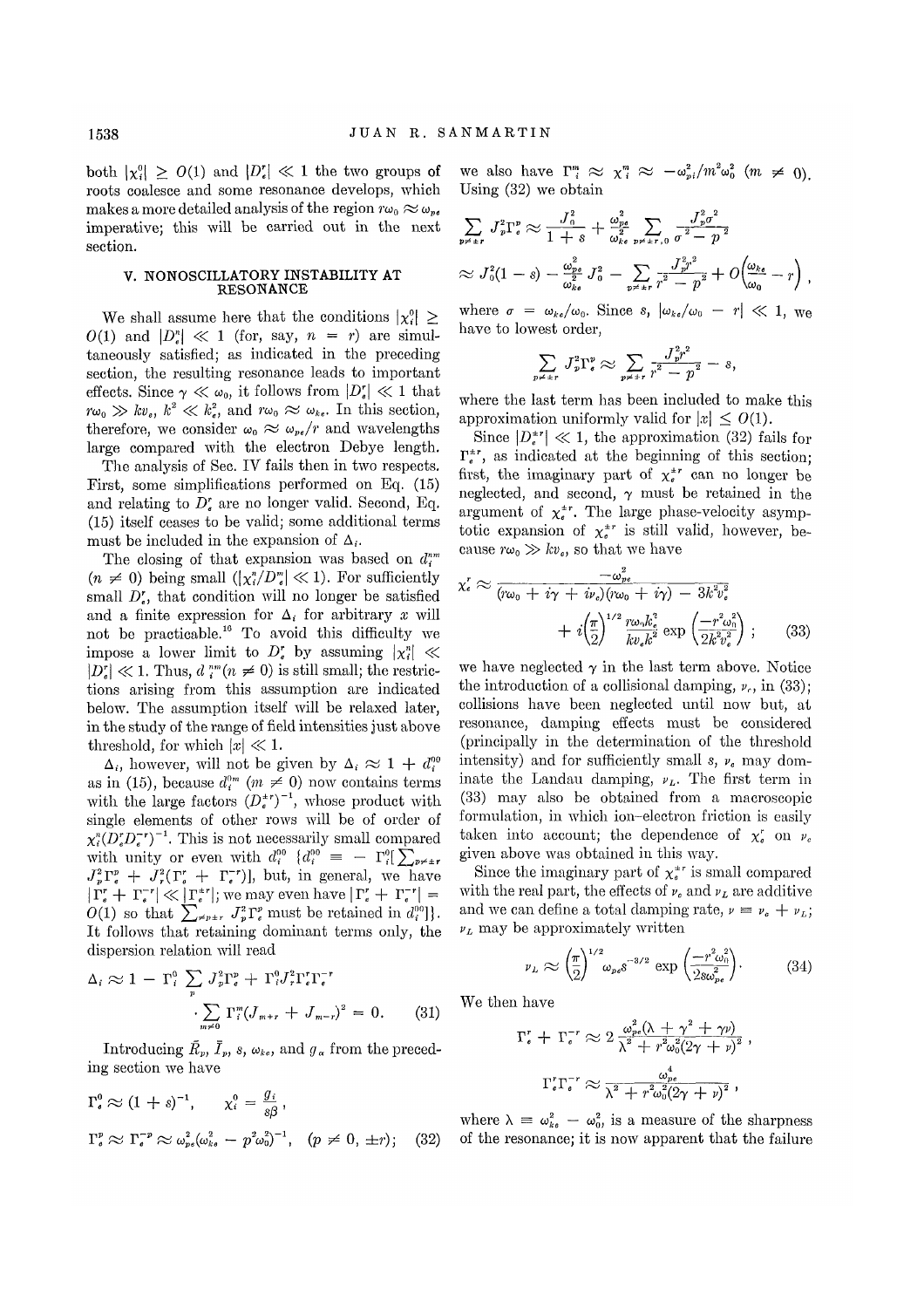of (32) for  $\Gamma_{\epsilon}^{tr}$  occurs when  $|\bar{\lambda}|$  is comparable to, or smaller than,  $\gamma$  and  $\nu$  where  $\bar{\lambda} = \lambda/\omega_{pe}^2$ ,  $\bar{\gamma} =$  $\gamma/\omega_{pe}$ , and  $\bar{\nu} = \nu/\omega_{pe}$ . One may also verify that the condition  $|\chi_i^n/D_e^{*r}| \ll 1$ , used to close the expansion of  $\Delta_i$ , is violated only when all three quantities,  $\bar{\lambda}$ ,  $\bar{\gamma}$ , and  $\bar{\nu}$  are comparable to, or smaller than,  $\mu = \omega_{pi}^2/\omega_{ne}^2$ .

With the above results one finds that after multiplying by  $D^0$ , Eq. (31) becomes

$$
1 + \frac{g_i}{s\beta} B_r = 0, \qquad (35)
$$

where

$$
B_r = 1 + s - G_r - 2J_r^2 \frac{\bar{\lambda} + \bar{\gamma}^2 + \bar{\gamma} \bar{\nu} + \mu r^2 H_r/2}{\bar{\lambda}^2 + (2\bar{\gamma} + \bar{\nu})^2};
$$
\n(36)

the second term in  $B_r$ , must be retained only if  $|x| \ll 1$ , and, in the last term,  $r\omega_0/\omega_{pe}$  has been approximated by unity. The functions  $H_r(x)$  and  $G_r(x)$  are

$$
H_r \equiv \sum_{m \neq 0} (J_{m+r} + J_{m-r})^2 m^{-2}, \qquad (37)
$$
  

$$
G_r \equiv \sum_{p \neq \pm r} \frac{J_p^2 r^2}{r^2 - p^2};
$$

in the Appendix we show that

$$
G_r = -\frac{J_r^2}{2} + r! r J_r \left(\frac{2}{x}\right)^r \sum_{0}^{r-1} \frac{J_r(x/2)^r}{p! (r-p)}.
$$
 (38)

For  $r = 1$ ,  $H_r$  can also be given in finite terms; using the relations  $J_{m+1} + J_{m-1} = 2mJ_m/x$ , and  $\sum_{p} J_{p}^{2} = 1$  we find  $H_{1} = 4(1 - J_{0}^{2})x^{-2}$ .

We shall now consider Eq. (35) in some detail in the important case  $r = 1$ . Introducing  $G_1$  from (38) into (36) we find

$$
B_1 = 1 - \frac{2J_0J_1}{x} + s - 2J_r^2 \frac{\bar{\lambda} - \frac{1}{4} \bar{v}^2 + 2\mu (1 - J_0^2) x^{-2}}{\bar{\lambda}^2 + (2\bar{\gamma} + \bar{v})^2};
$$

we have neglected  $\bar{\lambda}^2$  in the numerator of the last term, because  $\bar{\lambda}^2 \ll |\bar{\lambda}|$ . As in Sec. IV, a condition for the excitation of the instability follows from  $0 < g_i \leq 1$ ,

$$
s\beta + B_1 \le 0; \tag{39}
$$

since  $1 - 2J_0J_1/x \geq 0$ , we obtain the important result

 $\bar{\lambda} + 2\mu(1 - J_0^2)x^{-2} - \frac{1}{4}\bar{v}^2 > 0$ 

or

$$
\omega_0^2 < \omega_{k\epsilon}^2 + 2\omega_{pi}^2(1 - J_0^2)x^{-2} - \tfrac{1}{4}\nu^2. \tag{40}
$$

Although more definite than (23), this is still a necessary but not sufficient condition for instability.

To find the threshold for excitation we take  $|x| \ll 1$ in (39) and obtain

$$
s(\beta + 1) + \frac{x^2}{2} - \frac{x^2}{2} \frac{\bar{\lambda} + \mu}{\bar{\lambda}^2 + \bar{\nu}^2} \le 0
$$

or

$$
\frac{v_E^2}{v_e^2} \ge 2(\beta + 1) \frac{\bar{\lambda}^2 + \bar{v}^2}{\bar{\lambda} + \mu - \bar{v}^2}.
$$
 (41)

This gives the threshold together with the condition

$$
\bar{\lambda} + \mu - \bar{v}^2 > 0, \tag{42}
$$

which, even though only valid for  $|x| \ll 1$ , is more restrictive than (40). The threshold goes to infinity at  $\bar{\lambda} + \mu - \bar{v}^2 = 0$  and has a minimum at

$$
\bar{\lambda} = -\mu + (\mu^2 + \bar{v}^2)^{1/2}.
$$
 (43)

Our condition  $|\chi_i^n/D_*^{n-r}| \ll 1$ ,  $n \neq 0$ , requires either  $\bar{\lambda}$  or  $\bar{\nu}$  much larger than  $\mu$  (since  $\bar{\gamma} = 0$  at threshold). For  $\bar{\nu} \gg \mu$  we have  $\bar{\lambda} \approx \bar{\nu}$  from (43) and the minimum threshold is found to be

$$
\frac{v_{\overline{B}}^2}{v_e^2} = 2(1+\beta)\overline{v};\tag{44}
$$

on the other hand, for  $\bar{\nu}/\mu \leq O(1)$  the minimum occurs at a value of  $\bar{\lambda}$  for which our condition is violated and  $(31)$  is invalid. In the small  $|x|$  range considered, however, the expansion of  $\Delta_i$  can be closed without using said condition; assuming  $\bar{\nu}/\mu = O(1)$  and retaining only terms  $O(x^2)$  in  $\Delta_i$ at threshold we obtain

$$
\frac{v_E^2}{v_e^2} = 2(1+\beta)\frac{(\bar{\lambda}+\mu)^2+\bar{v}^2}{\bar{\lambda}+\mu-\bar{v}^2}.
$$
 (45)

The minimum of  $v_E^2/v_e^2$  is attained at  $\bar{\lambda} = \bar{\nu} - \mu$ and its value is again given by (44). In fact, (45) is valid under the much weaker restriction  $\bar{\nu}/\mu^2 \geq$  $O(1)$  except in the frequency range  $|\bar{\lambda} + \mu| \ll \bar{\nu}$ , which does not embrace the minimum threshold; it follows that this minimum is given correctly by (44) and is independent of the mass ratio,  $\mu$ , for almost all realistic values of  $\bar{\nu}/\mu$ . In Ref. 6, Eq. (44) was obtained from an expression for the threshold given by

$$
\frac{v_E^2}{v_e^2} = 2(1+\beta)\frac{\bar{\lambda}^2 + \bar{v}^2}{\bar{\lambda}} ; \qquad (46)
$$

our analysis shows that although (46) is often invalid, Eq. (44) is practically always true.

Let us now study (39) in the opposite limit,  $|x| \gg 1$ . We obtain approximately

$$
1 - \frac{4}{\pi |x|} \cos^2 \left( x - \frac{3\pi}{4} \right) \frac{\bar{\lambda} + 2\mu x^{-2}}{\bar{\lambda}^2 + \bar{v}^2} \le 0, \qquad (47)
$$

which requires

$$
\bar{\lambda} + 2\mu x^{-2} > 0. \tag{48}
$$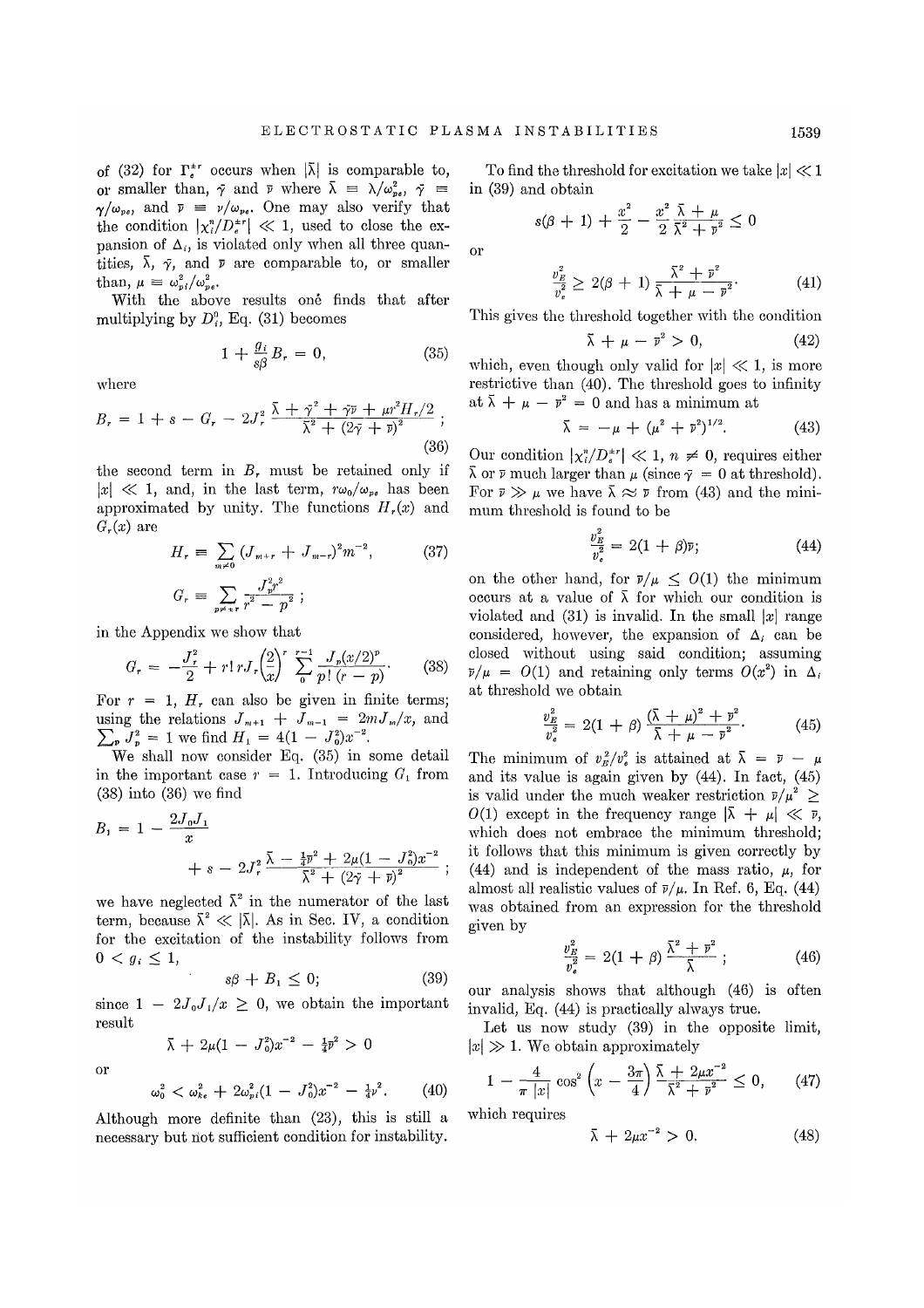With the equal sign,  $(47)$  is an equation for |x| that has many roots, separating alternate stable and unstable ranges of the *x* variable. The largest root,  $|x|_L$ , may be obtained by taking  $1 - \sin 2x \approx 2$ (small relative variations in *x* substantially affect the value of sin 2x, because  $|x| \gg 1$ , so that

$$
\frac{\pi}{4}(\bar{\lambda}^2+\bar{v}^2)\,|x|_L^3-\bar{\lambda}\,|x|_L^2-2\mu=0.
$$

 $|x|_L$  has a maximum at  $\bar{\lambda} = \bar{\nu}$ , which is given by  $|x|_L = 2/\pi \bar{\nu}$  or

$$
k_{\parallel}v_E = \frac{2}{\pi \bar{\nu}} \omega_{\nu \epsilon}.
$$
 (49)  $1 + \beta -$ 

For larger values of  $k_{\parallel}v_{B}$  the plasma is stable.

We now consider the question of the maximum growth rate. We make the ansatz that this maximum is such that  $\bar{\gamma} \gg (s\beta\mu)^{1/2}$ , i.e.,  $\gamma \gg kv_i$ . Then  $g_i \approx k^2 v_i^2 / \gamma^2 = s \beta \mu / \bar{\gamma}^2$ , and multiplying Eq. (35) for  $r = 1$  by  $[\bar{\lambda}^2 + (2\bar{\gamma} + \bar{\nu})^2]\bar{\gamma}^2$  we find

$$
[\bar{\lambda}^2 + (2\bar{\gamma} + \bar{\nu})^2][\bar{\gamma}^2 + \mu(1 - 2J_0J_1/x)]
$$
  
- 2\mu J\_1^2[\bar{\lambda} - \bar{\nu}^2/4 + 2\mu(1 - J\_0^2)x^{-2}] = 0. (50)

Deriving (50) with respect to  $\bar{\lambda}$  and setting  $d\bar{\gamma}/d\bar{\lambda} = 0$ , we find

$$
\bar{\lambda}\bar{\gamma}^2 = \mu J_1^2; \qquad (51)
$$

therefore,  $\tilde{\gamma}^2 \gg \mu \gg s\beta\mu$  and our ansatz is verified.  $10^{-4}$ It also follows that  $\bar{\lambda} \gg \mu$ ; this, together with  $\gamma^2 \gg \mu$ , simplifies  $(50)$ , which becomes

$$
[\bar{\lambda}^2 + (2\bar{\gamma} + \bar{v})^2] \bar{\gamma}^2 = 2\mu J_1^2 \bar{\lambda}.
$$
 (52)

From (51) and (52) for  $\tilde{\gamma}$  and  $\tilde{\lambda}$  we get

$$
\tilde{\gamma}^3 + \frac{\bar{p}\tilde{\gamma}^2}{2} - \frac{\mu J_1^2}{2} = 0, \qquad (53)
$$

$$
\bar{\lambda} = \bar{p} + 2\bar{\gamma}.
$$

Equation (53) gives, for the maximum growth rate,

$$
\bar{\gamma} = \frac{\bar{v}}{2} \phi \left( \frac{4J_1^2 \mu}{\bar{v}^3} \right), \tag{54}
$$

where  $\phi(\tau)$  is given by the positive root of

$$
\phi^3 + \phi^2 - \tau = 0. \tag{55}
$$

For small  $\mu/\bar{v}^3$ ,

$$
\bar{\gamma} \approx |J_1| \left(\frac{\mu}{\bar{\nu}}\right)^{1/2},\tag{56}
$$

and for large  $\mu/\bar{v}^3$ 

$$
\bar{\gamma} \approx \left(\frac{\mu J_1^2}{2}\right)^{1/3}.\tag{57}
$$

The last is the result given in Ref. 5. We notice that the maximum growth rate is very weakly

dependent on *V* up to relatively large values of the damping: Equation (57) is the limit for vanishing *V*, while for *v* as large as  $(2J_1^2\mu)^{1/3}$  we get  $\gamma \approx$  $0.8(\mu J_1^2/2)^{1/3}.$ 

Let us briefly consider the threshold at a  $r \neq 1$ resonance. From Eqs. (35)-(38) we have

$$
s(1 + \beta) - \frac{x^2}{2(r^2 - 1)} - \frac{2x^{2r}}{2^{2r}(r!)^2} \frac{\overline{\lambda} + \mu}{\overline{\lambda}^2 + \overline{v}^2} \leq 0,
$$

for  $|x| \ll 1$ ; the threshold is given by the equal sign,

$$
1 + \beta - \frac{r^2}{r^2 - 1} \frac{v_B^2}{2v_\bullet^2} - \frac{r^{2r} s^{r-1}}{2^{2r-1} (r!)^2} \frac{v_B^{2r}}{v_\bullet^{2r}} \frac{\bar{\lambda} + \mu}{\bar{\lambda}^2 + \bar{v}^2} = 0.
$$
\n
$$
(58)
$$

To find the minimum threshold, we first maximize  $(\bar{\lambda} + \mu)(\bar{\lambda}^2 + \bar{r}^2)^{-1}$  with respect to  $\bar{\lambda}$ ; that maximum is  $(2\bar{v})^{-1}$  at  $\bar{\lambda} = \bar{v}(\mu \ll \bar{v})$ . To go further let us consider the case  $r = 2$ ; at  $\bar{\lambda} = \bar{\nu}$  we have,

$$
\frac{v_B^2}{v_e^2} = \left[ \left( \frac{4\bar{v}}{3s} \right)^2 + \frac{4\bar{v}}{s} \left( 1 + \beta \right) \right]^{1/2} - \frac{4\bar{v}}{3s}.
$$

This equation gives  $v^2 = \sqrt{x^2 + 4}$  as a function of s; the minimum of  $v^2 = g/v^2$  occurs at the minimum of  $\bar{v}(s)/s$ . Using (34) we find

$$
2s\overline{\nu}_e = (1 - 5s)\overline{\nu}_L \qquad (\overline{\nu}_e = \nu_e/\omega_{pe}, \ \overline{\nu}_L = \nu_L/\omega_{pe})
$$

as the equation determining s. For  $10^{-2}$  >  $\bar{v}_c$  > <sup>17</sup> we obtain  $s^{-1} \approx 2(\ln \overline{v}_s^{-1} + 8)$  and finally get

$$
\frac{v_B^2}{v_s^2} \approx 3(\ln \bar{v}_s^{-1} + 8)^{1/2} (1 + \beta)^{1/2} \bar{v}_s^{1/2}
$$

$$
\cdot [1 - (\ln \bar{v}_s^{-1} + 8)^{1/2} \bar{v}_s^{1/2} (1 + \beta)^{-1/2}]; \qquad (59)
$$

the second term in the bracket may be neglected for  $v_c < 10^{-3}$ . From (25) and (59), and considering that now  $\omega_0 \approx \omega_{pe}/2$ , we obtain

$$
\frac{E_m^2(\omega_{ps})}{E_m^2(\omega_{pe}/2)} \approx \frac{8}{3} \left(1+\beta\right)^{1/2} \bar{\nu}_s^{1/2} (\ln \bar{\nu}_s^{-1} + 8)^{-1/2} \tag{60}
$$

as the ratio of the minimum field energies for excitation at  $\omega_{p_0}$  and  $\omega_{p_0}/2$ . This ratio is close to  $\bar{\nu}_c^{1/2}$ ; the minimum threshold appears to increase substantially from  $\omega_{p_{\theta}}$  to  $\frac{1}{2}\omega_{p_{\theta}}$ . Indeed, the resonance weakens so fast with increasing r, that for  $r > 3$  its effect is unimportant and the threshold is approximately given by the off-resonance formula, Eq. (25); for  $r = 3$ , the resonant effect is weak for large  $\bar{p}_e(\sim 10^{-2})$ , while for small  $\bar{p}_e(\sim 10^{-4})$  it produces a minimum threshold which is 0.25 (0.38) times smaller than that given by (25), for  $\beta = 1$  (0).

Finally, assume  $\overline{\gamma} \gg \overline{\nu}$  in Eq. (50); writing  $\gamma = \omega/i$  we have

$$
\frac{\omega^2}{\omega_{\rm po}^2} = A \pm (A^2 + B)^{1/2},\tag{61}
$$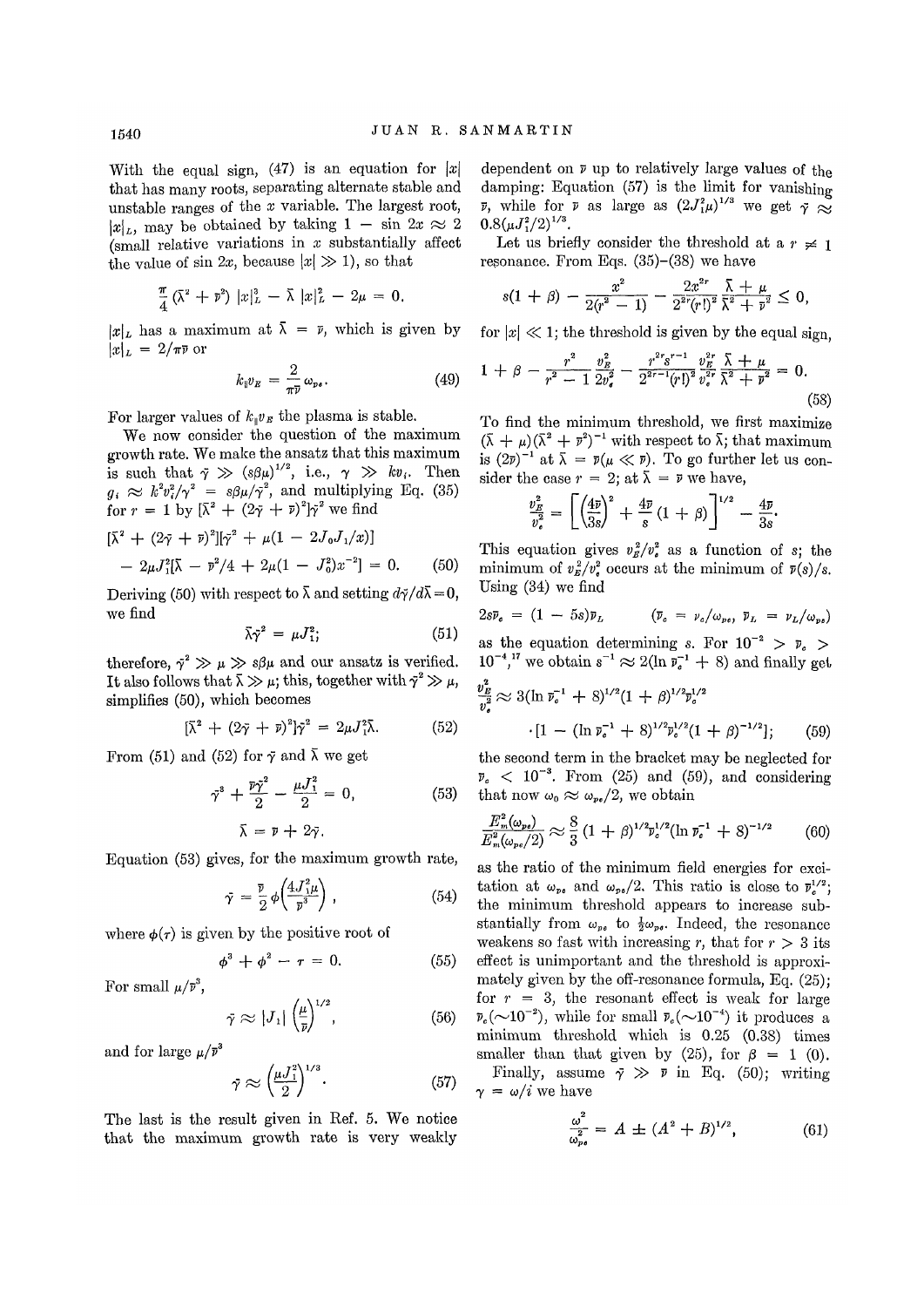$$
A = \frac{\bar{\lambda}^2}{8} + \frac{\mu}{2} \left( 1 - \frac{2J_0 J_1}{x} \right),
$$
  

$$
B = \frac{\mu J_1^2}{2} \left( \bar{\lambda} + 2\mu \frac{1 - J_0^2}{x^2} \right).
$$
 (62)

Since *A* is positive  $(1 > 2J_0J_1/x)$ , Eq. (61) has an unstable root if  $B > 0$ , i.e.,  $\omega_0^2 < \omega_{k_0}^2 + 2\omega_{m_0}^2(1 J_0^2$  $(x^{-2})$ ; this is our nonoscillatory instability. Another instability appears when  $B < -A^2$ , but now Re  $\omega \neq 0$  [it may be shown that in the  $(x, \bar{\lambda})$  range giving the largest  $\gamma$ , in which damping and thermal motion may be neglected, (61) is valid even if Re  $\omega \neq 0$ . Notice that (a) the frequency ranges for the two instabilities do not overlap, and (b)  $B > 0$ yields an upper but no lower bound for  $\omega_0$ , while  $B < -A^2$  yields both upper and lower bounds (we comment on this in Sec. VI); one can show that, approximately, we have

$$
\omega_{\iota}^{2} + \frac{\omega_{p_{1}}^{2}}{2} \frac{x - 4J_{1}(xJ_{0} - J_{1})}{xJ_{1}^{2}} < \omega_{0}^{2} < \omega_{\iota}^{2} + (32J_{1}^{2})^{1/3} \omega_{p_{2}}^{1/3} \omega_{p_{1}}^{2/3}
$$
(63)

for the second instability, if  $x = 0$  (1).

The above result for strong fields agrees with Nishikawa's discovery, for weak fields, of one oscillatory and one nonoscillatory instability at resonance. Equations similar to (61) were derived by Silin and Jackson, but no such clear distinction of two instabilities was made. Writing  $\omega_{ns}^2$  for  $\omega_{ks}^2$  $(T_e = 0)$ , Eq. (3.30) of Ref. 5 (for  $n = 1$ ) is identical to (61) above, although Silin did not sum the Bessel series  $H_1$  and  $G_1$ . Equation (28) of Ref. 7 differs from (61): both  $J_0 J_1/x$  and  $(1 - J_0^2)x^{-2}$  in (62) are replaced by  $(J_0^2 + J_1^2)/2$ . The error can be traced to Jackson's simplification of the system (10a, b) [Eq. (20) in his paper]. He neglected  $\chi_{\alpha}^m$ ,  $|m| > 1$ , after stating that it is quite small; this is incorrect. For his case,  $\omega_0 \approx \omega_{n+1}$  in particular,  $x^n \approx x^{\pm 1} m^{-2}$ ; thus  $x^m$  is not small, while  $x^m$  is of the order of  $x^{+1}$ . which he correctly retained. He further assumed where the correctly retained the ration assumed<br> $\omega^2 \approx \omega^2$  and  $(\omega - \omega_0)^2 \approx \omega^2/\omega^2$  and  $\omega^2$  given in his Eqs.  $(23)$  and  $(31)$ ] in some terms of Eq.  $(27)$  of his paper, while in general,  $(|\omega| - \omega_t)\omega_t^{-1} \geq 0$  (1) as in his Eq. (29).

## VI. CONCLUSION

In this paper, we derive two infinite matrices and, equating to zero the determinant of either one, obtain the dispersion relation for the electrostatic waves of a plasma in the presence of a uniform, alternating electric field; those matrices are convenient for analysis because of their compactness. Assuming  $\omega_0 \gg \omega_{\nu}$ , we show that the waves may be classified in two groups, each satisfying a simple condition; this allows us to close the expansions in the dispersion relation. We find a nonoscillatory instability and give an explicit expression for the growth rate (which, for cold plasmas, agrees with Silin's off-resonance result) and for the threshold for excitation; we also find upper bounds for  $\omega_0$ , k, and  $\mathbf{k} \cdot \mathbf{v}_B$  ( $\mathbf{v}_B$  being the field-induced electron velocity). When  $\omega_0 \approx \omega_{ne}/r$  (*r* is any integer) and  $k \ll \omega_{pe}/v_e$ , a resonance develops (the two groups of roots of the dispersion relation coalesce) that decreases the threshold and increases the upper bound of  $\mathbf{k} \cdot \mathbf{v}_r$ . For  $r = 1$ , we give precise results for both quantities; although the threshold depends on the ion mass, its minimum does not (it agrees with the result of Nishikawa, who neglected the high-frequency motion of the ions). We obtain the maximum growth rate and show that under most conditions the result is independent of the damping, and agrees with that given by Silin. We derive definite formulas for the upper bound of  $\omega_0$ . We find the threshold for  $r = 2$ ; we also find that resonances with  $r > 3$  have negligible effects, because of damping. Finally, we show that at the  $r = 1$  resonance there is a second instability, which has (a) Re  $\omega \neq 0$  and (b) a range of unstable frequencies with no overlap to that of the nonoscillatory instability and with both upper and lower bounds (these are given explicity in the case of a strong field).

The last instability, which was studied by DuBois and Goldman in the limit of weak fields, has not been further investigated here; it is due to the parametric coupling of the applied field with an ion acoustic and an electron plasma wave, and the bounds for  $\omega_0$  arise from the stringent requirements of frequency matching for such coupling. The nonoscillatory instability, on the other hand, must have an entirely different physical origin because (a) there is no lower bound for  $\omega_0$  and (b) Re  $\omega = 0$ . Our results indicate that it is caused by the field-induced streaming of electrons with respect to ions, and is, therefore, a two-stream instability.<sup>18</sup>

The results of Sec. IV for the threshold and the upper bound of  $k$  and  $\mathbf{k} \cdot \mathbf{v}_k$  (as well as the condition for maximum growth rate when  $\omega_0/\omega_{pe} \ll 1$ ) are similar to results of the theory of the two-stream instability, whose physical origin, as is well known, is a process of charge bunching. In the present case, of course, the streaming velocity,  $v_F$  cos  $\omega_0 t$ , is time modulated, and this gives rise to results with no equivalence to the usual case of uniform streaming. First, there are now two frequencies,  $\mathbf{k} \cdot \mathbf{v}_F$  and  $\omega_0$ ,